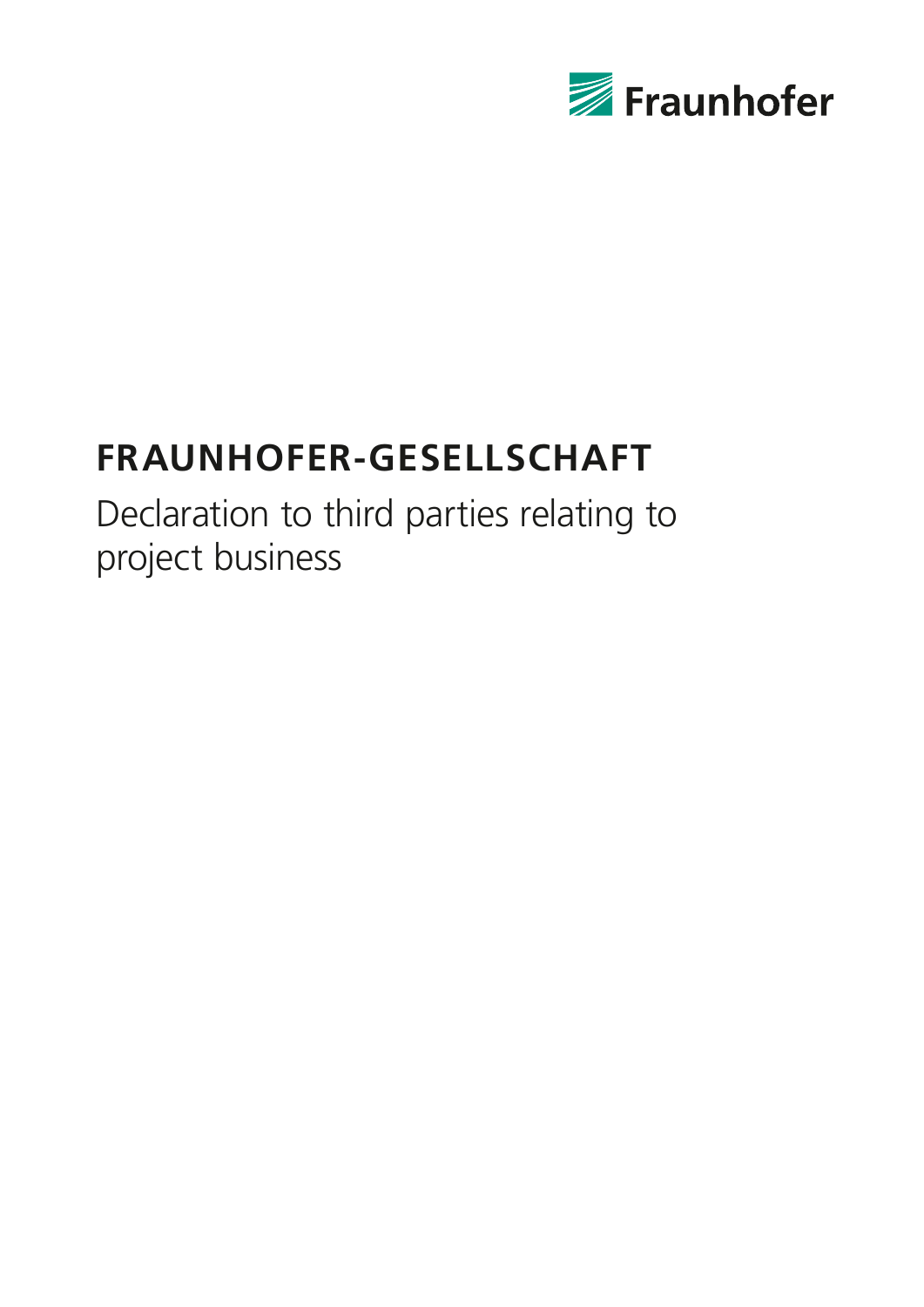## **Ladies and gentlemen,**

We are delighted at your interest in working together with the Fraunhofer-Gesellschaft.

The values and mission of the Fraunhofer-Gesellschaft are described in our mission statement. This document forms the basis for our activities. The principles below take up the main rules and standards of conduct contained in the mission statement and supplement them with further principles that we find important. We naturally ensure that we comply with legal requirements.

The responsibility for implementing these principles is borne by the Executive Board, the management of the various institutes, and all employees of the Fraunhofer-Gesellschaft.

Thank you for your confidence in us. We look forward to a good, successful partnership.

Sincerely, Prof. Dr.-Ing. Reimund Neugebau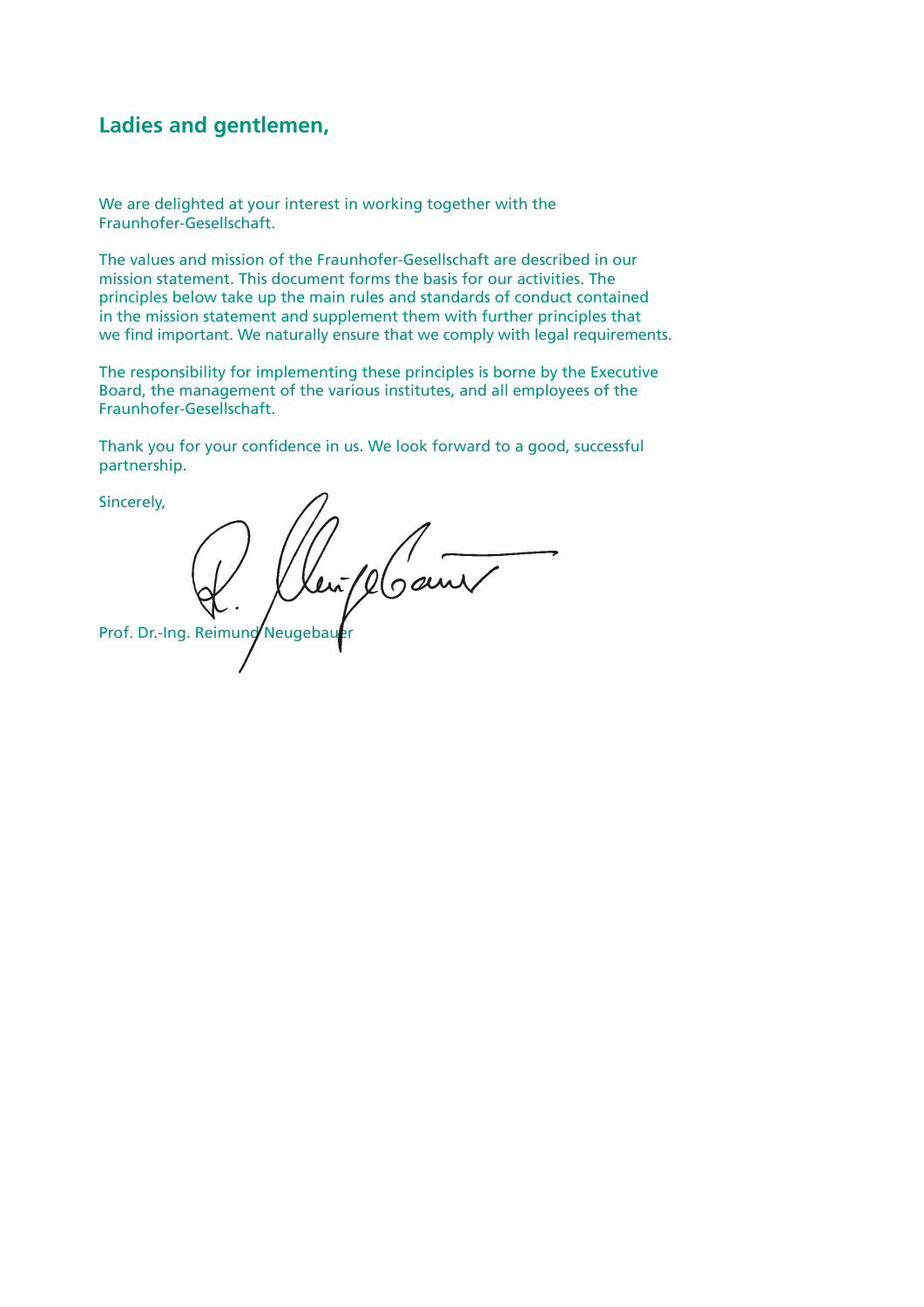## **Respect and fairness in dealing with business partners**

Our policy is to be respectful and fair to our business partners. In this way, we strive to contribute toward a just and worthwhile society.

#### Dealing with conflicts of interest

We design our processes so that our employees do not get into conflict between their personal and professional interests while carrying out their responsibilities at work. It is therefore important to clarify which situations could potentially lead to conflicts of interest, so that these may be avoided. This applies both to business relationships with companies that are closely tied to Fraunhofer (e.g. spin-offs and companies in which Fraunhofer employees, their relatives, or Fraunhofer itself hold a share) and to insider information. Trading securities is permitted only within the framework of the legal restrictions on insider dealing.

#### Preventing corruption

All Fraunhofer-Gesellschaft employees are prohibited from seeking, accepting, or offering gifts – whether in the form of money or other objects – free or discounted services, or other favors, benefits, or concessions for the purpose of obtaining an advantage. These rules are implemented in accordance with the Federal Government Directive Concerning the Prevention of Corruption in the Federal Administration.

#### Fair competition

We are proud of the quality and excellence of our scientific work and compete in the market on this basis. Naturally, we comply with all legal restrictions and requirements in relation to competition.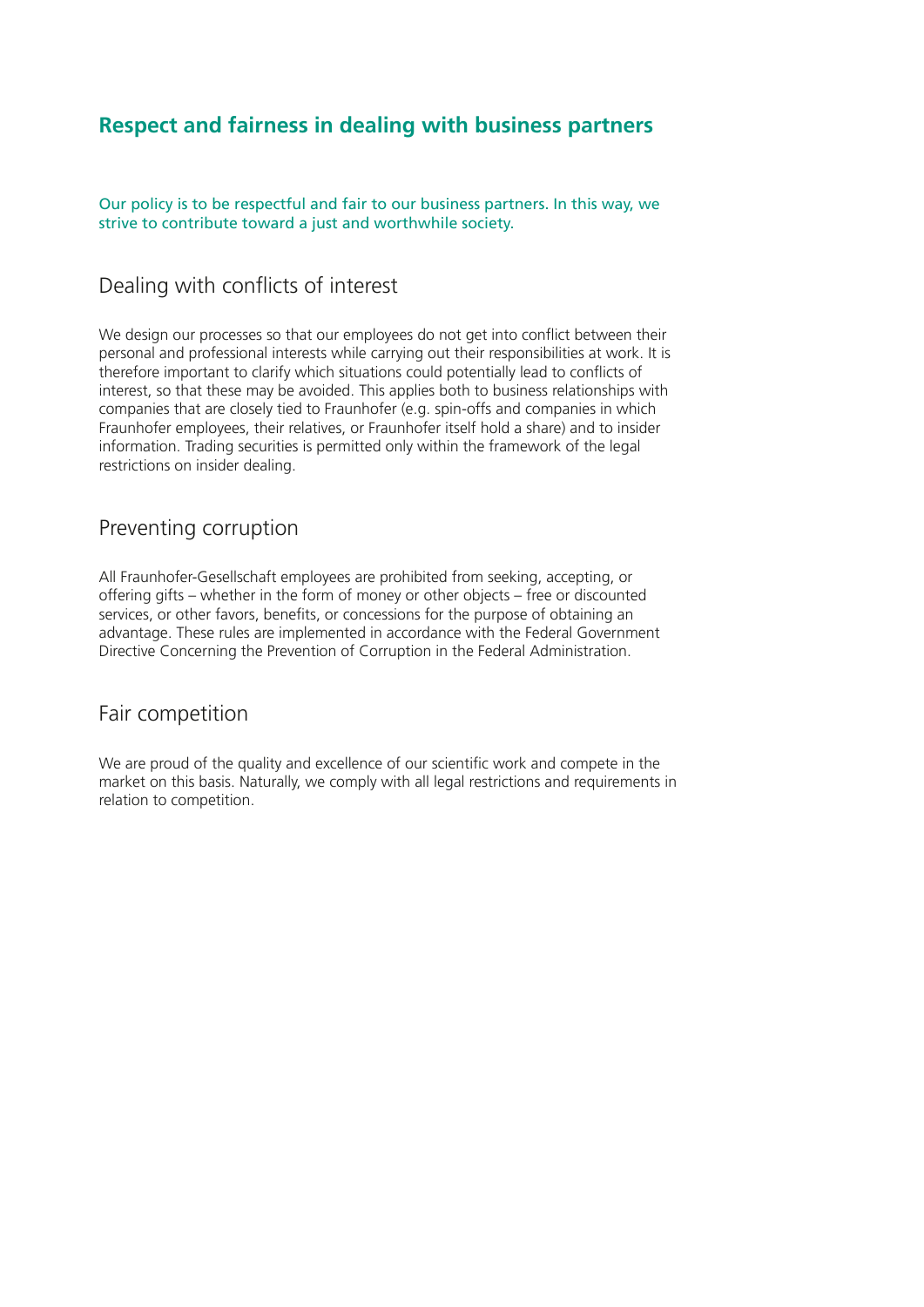# **Respect and fairness in dealing with employees**

As an employer, we bear a particular responsibility toward the people who work for us. We are especially committed to equality in the workplace and to protecting our employees and developing their talents.

#### Fostering and developing our employees' talents

The Fraunhofer-Gesellschaft systematically develops the skills and qualifications of its employees, who in turn apply their acquired expertise to the tangible benefit of the Fraunhofer-Gesellschaft.

#### Management

The decision-making of the Fraunhofer-Gesellschaft's managers focuses on people and results. By delegating a wide range of tasks to their employees, they allow each individual the greatest possible freedom to work creatively and responsibly. Managers also ensure that decisions are transparent.

### Equal opportunities

The Fraunhofer-Gesellschaft is commited to a policy of equal opportunities for women and men and supports measures to create an equitable work-life balance.

## Health and safety at work

The Fraunhofer-Gesellschaft considers it a natural obligation to protect and safeguard the health of its workforce. We consequently attach high importance to providing and maintaining work health and safety, and to the overall quality of the workplace. We comply with the principles of the UN Global Compact and the standards of the International Labour Organization (ILO).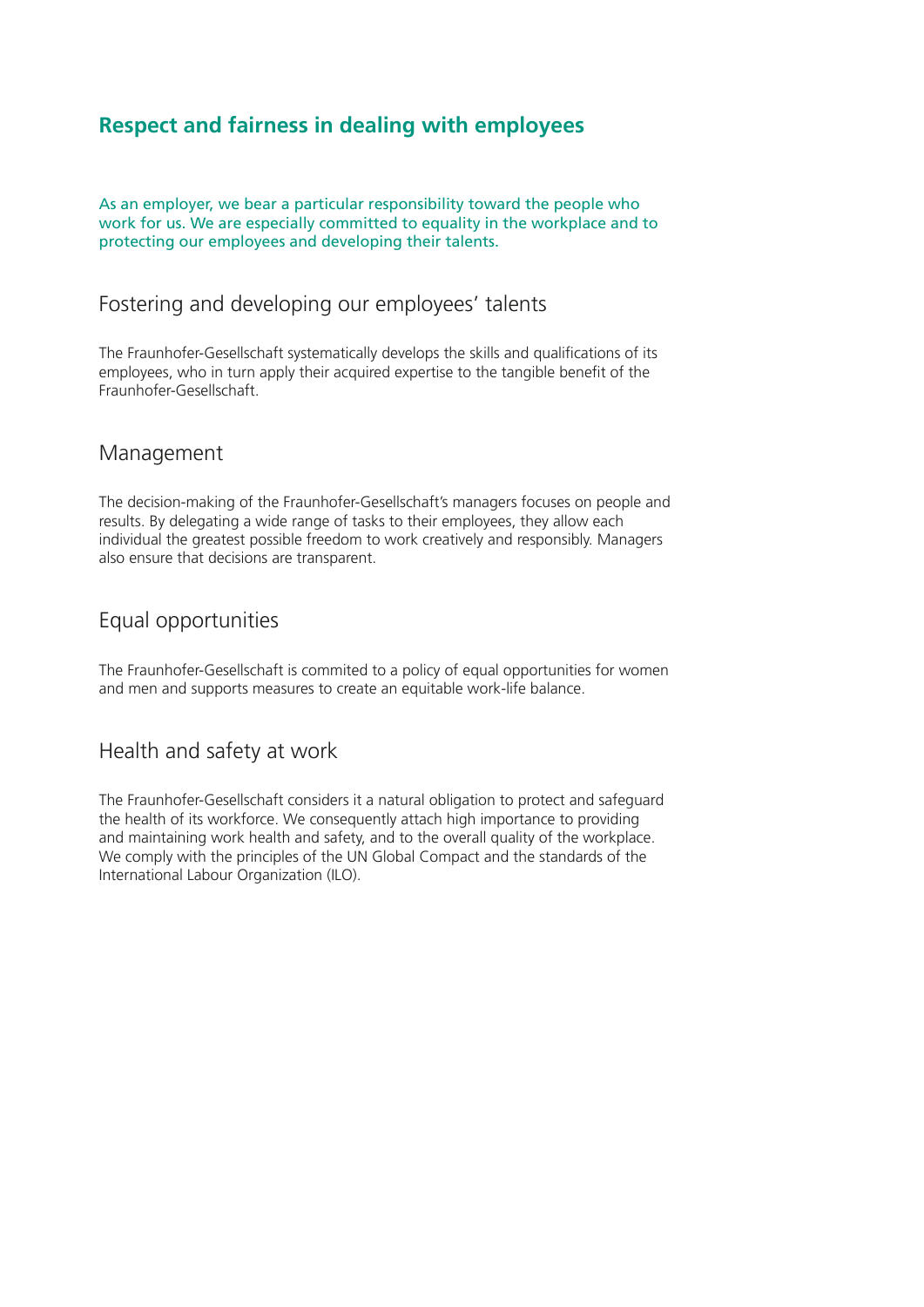# **Our quality and professionalism in cooperating with others**

The institutes of the Fraunhofer-Gesellschaft provide research services of excellent quality. Our activities are geared specifically to benefit our customers, whose satisfaction we consider a key indicator of our success.

#### Good scientific practice

In its work, the Fraunhofer-Gesellschaft observes the principles of good scientific practice. We define clear procedures for pursuing any suspected scientific misconduct.

#### Confidentiality, data privacy, and data security

Confidential, secret, and personal data is subject to particular protection. The Fraunhofer-Gesellschaft ensures that this data is used only within the scope permitted by data protection law and other statutory and in-house regulations, and that it is protected against unauthorized access by third parties.

## Protection of intellectual property

Our research findings and intellectual property are very important to us. We protect our company and trade secrets and respect those of our business partners. Patents, inventions, and other know-how are of particular importance to the Fraunhofer-Gesellschaft, as they are key to maintaining our standing as an attractive research partner over the long term. We treat our intellectual property with care, and we extend the same care to the intellectual property of others.

## Export control

Export control regulations place restrictions on foreign trade in the interests of security. This includes the cross-border exchange of goods, services, and know-how with third parties. We observe all regulations pertaining to the import and export of goods, services, and information.